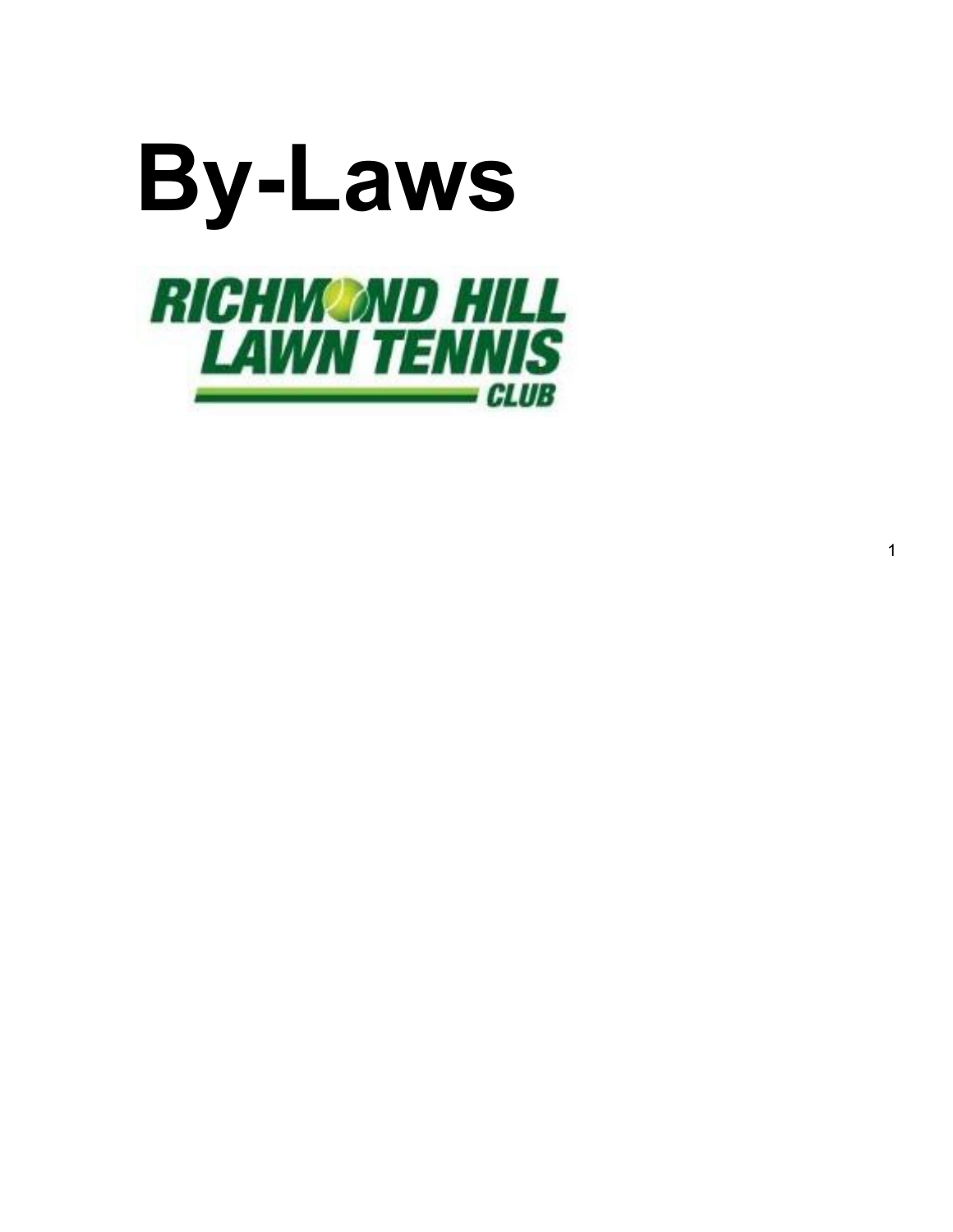## **BYLAW NO. 1**

A bylaw relating generally to the transaction of the business and affairs of Richmond Hill Lawn Tennis Club (the "Corporation").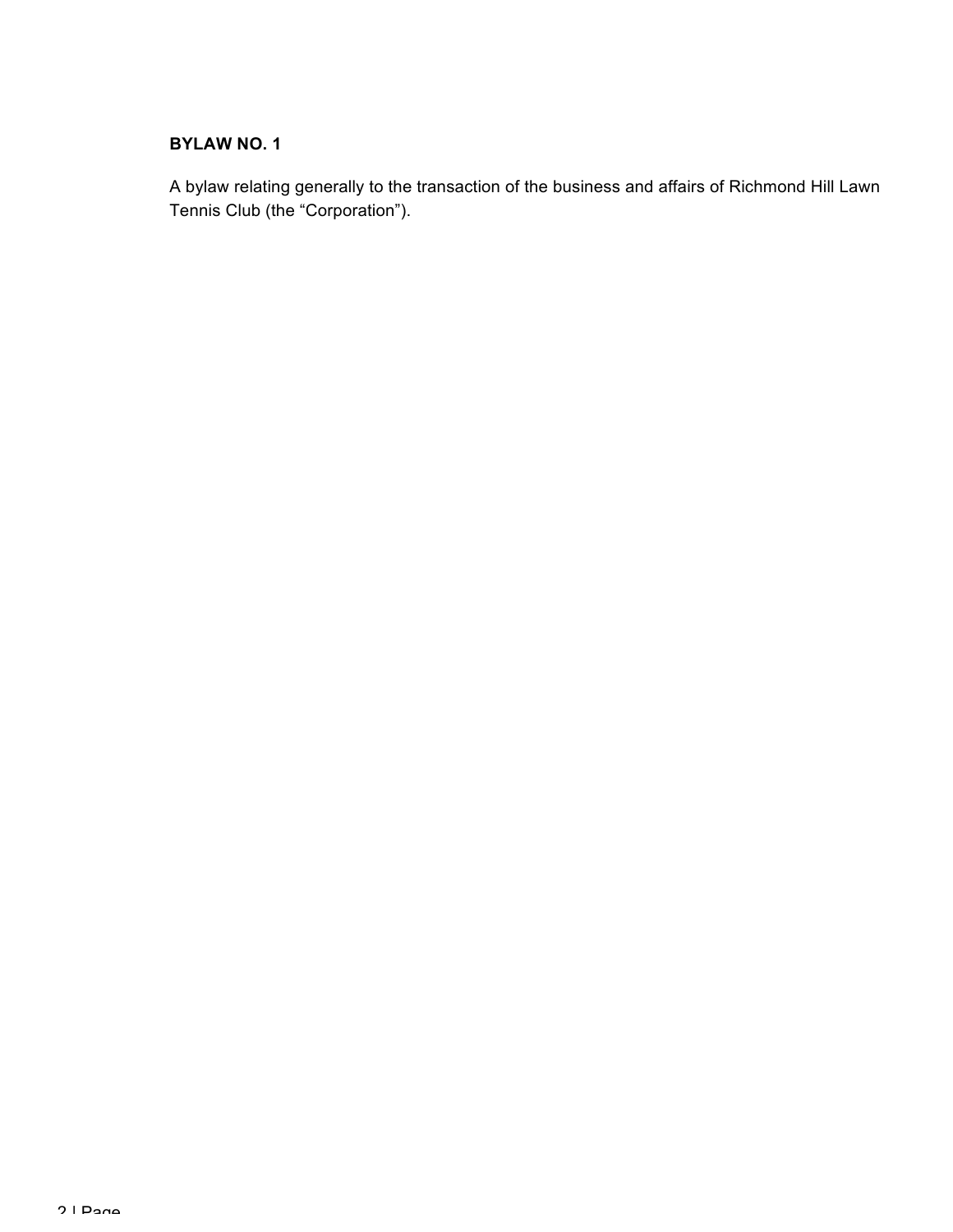# 1. General

## **1.1. Definitions**

- 1.1.1. "Act" means the *Corporations Act* (Ontario) until such time as the Ontario *Not-for-profit Corporations Act, 2010*, ("ONCA") is proclaimed in force, and thereafter shall mean the ONCA, together with the Regulations as from time to time is amended and every statute and Regulation that may be substituted therefore and, in the case of such substitution, any reference in these bylaws to provisions of the Act shall be read as references to the substituted provisions in the new statutes or Regulations;
- 1.1.2. "AGM" means the Annual General Meeting;
- 1.1.3. "Board" means the board of directors of theCorporation;
- 1.1.4. "By-laws" means this by-law (including any schedules to this by-law) and all other bylaws of the Corporation as amended and which are, from time to time, in force;
- 1.1.5. "Club" means the Richmond Hill Lawn Tennis Club Corporation;
- 1.1.6. "Director" means an individual occupying the position of director of the Corporation by whatever name he or she is called;
- 1.1.7. "Member" means a member of the Corporation;
- 1.1.8. "Members" means all classes of membership in the Club as set out in Article 8;
- 1.1.9. "Meeting of the Members" means any meetings of the classes of membership; and
- 1.1.10. "Officer" means an officer of the Corporation.

## **1.2. Interpretation**

All terms contained in this By-law that are defined in the Act shall have the meanings given to such terms in the Act. Words importing the singular include the plural and vice versa, and words importing one gender include all genders.

## **1.3. Severability and Precedence**

The invalidity or unenforceability of any provision of this By-law shall not affect the validity or enforceability of the remaining provisions of this By-law. If any of the provisions contained in the by-laws are inconsistent with those contained in the Articles or the Act, the provisions contained in the Articles or the Act, as the case may be, shall prevail.

## **1.4. Execution of Instruments**

Deeds, transfers, licenses, assignments, contracts and obligations on behalf of the RHLTC may be signed and executed by the President and any one of the Vice-President or Treasurer.

## **1.5. Corporate Obligations**

The business of the Corporation shall be carried on without financial gain to its members, Directors, or Officers, and any profits or other accruals to the Corporation shall be used in promoting its objectives.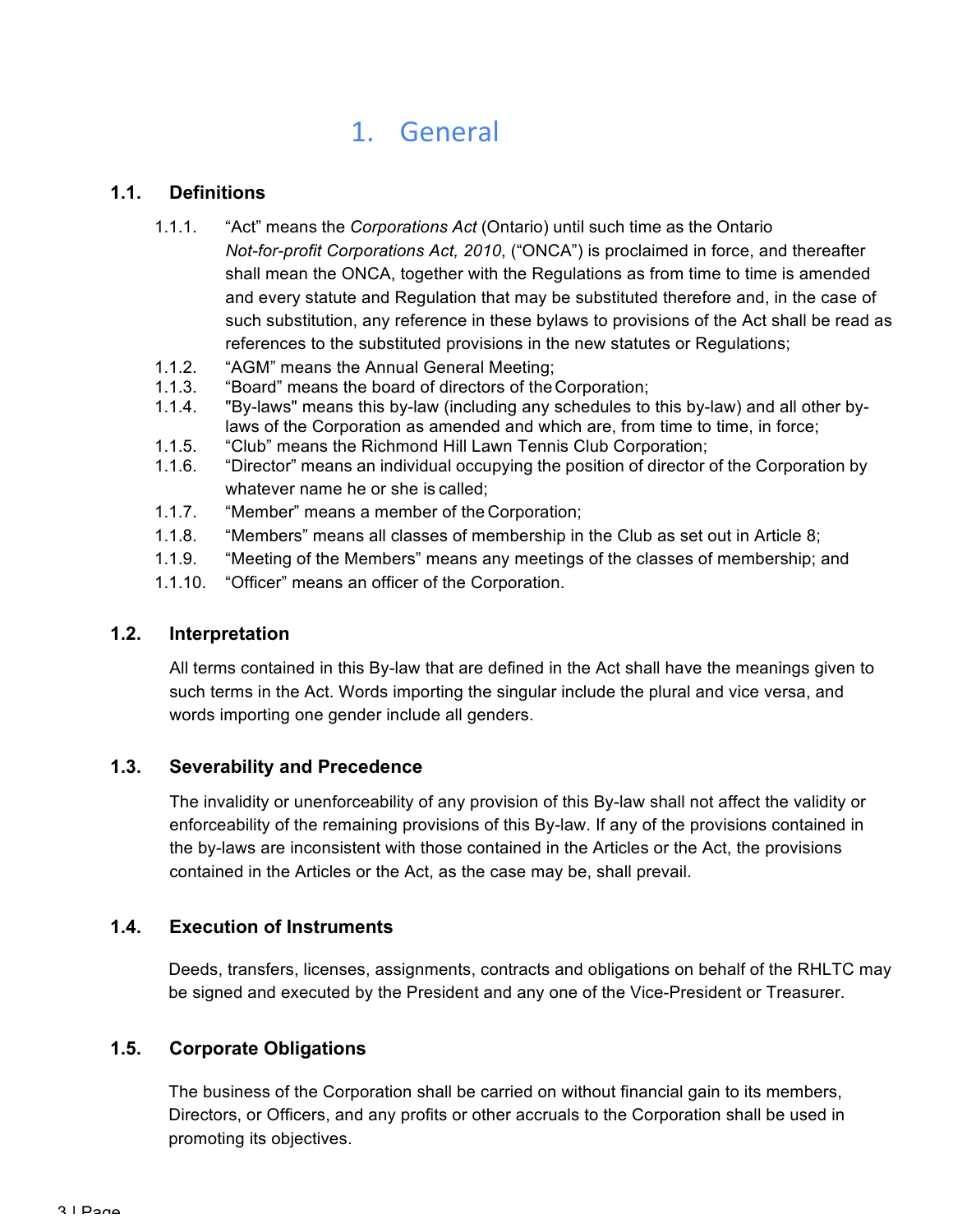## **1.6. Corporate Head Office**

The head office of the Corporation shall be in the City of Richmond Hill, in the Province of Ontario, and at such place therein as the Board of Directors may from time to time determine.

## 2. Directors

## **2.1. Eligibility/Term**

The Directors shall be elected by the Members. All adult Members in good standing shall be eligible for a position on the Board of Directors. The term of the Directors (subject to the provisions, if any, of the articles) shall be from the date of the meeting at which they are elected or appointed until the next annual meeting or until their successors are elected or appointed. At the end of their respective term, each Director may stand for re-election.

## **2.2. Vacancies**

The office of a Director shall be vacated immediately:

- 2.2.1. if the Director resigns office by written notice to the Corporation, which resignation shall be effective at the time it is received by the Corporation or at the time specified in the notice, whichever is later;
- 2.2.2. if the Director dies;
- 2.2.3. if the Director becomes bankrupt;
- 2.2.4. if the Director is found to be incapable of managing property by a court or under Ontario law; or
- 2.2.5. if, at a meeting of the Members authorized by Section 2.5, a resolution to remove the Director before the expiration of the Director's term is passed by at least a majority of the votes cast by the Members present at the meeting.

## **2.3. Filling Vacancies**

A vacancy on the Board shall be filled by a vote of the Board of Directors.

## **2.4. Committees**

The Board of Directors may from time to time appoint committees which may be composed of Members, and the Board of Directors may delegate to such committees such powers as are necessary to fulfill their mandate and the by-laws of the Corporation.

## **2.5. Removal of Directors**

A 2/3-majority vote of the Board of Directors is required to call a special meeting of membership where a majority of the Members present shall vote to remove the Board or a board member

## **2.6. Remuneration of Directors**

Directors are not entitled to remuneration for their services as such, but shall be entitled to be reimbursed for reasonable out-of-pocket expenses properly incurred by them in the performance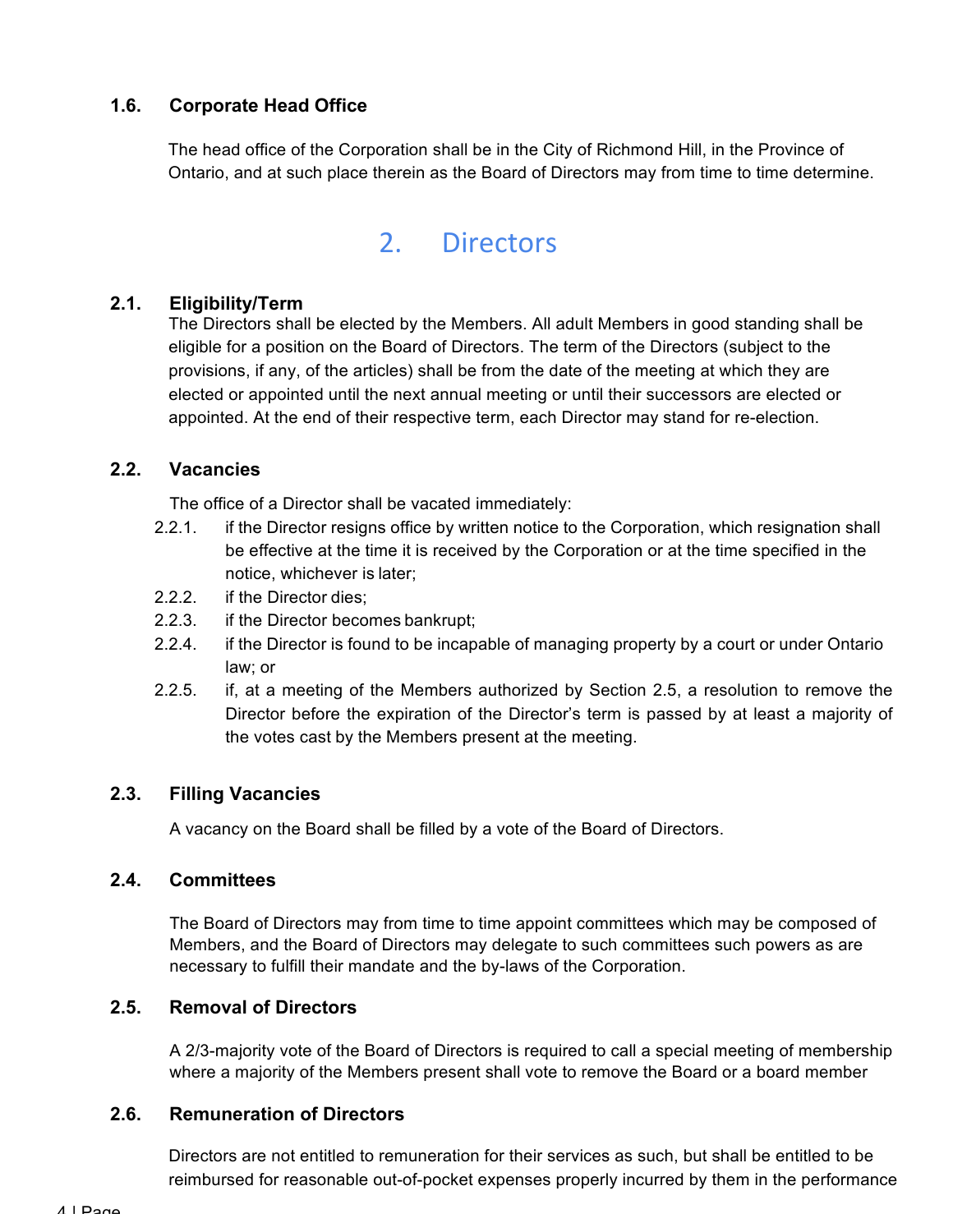of their duties. Membership fees are waived for Board members in consideration for volunteering their time.

## 3. Board Meetings

## **3.1. Calling of Meetings**

All Board of Directors meetings shall be at the call of the President or the Secretary and can be held as frequently as necessary, but not less than three times per year.

## **3.2. Special Meetings**

Special Board meetings may be called by the President or Vice-President in the absence of the President, or on petition in writing to the Secretary signed by three Directors. Business transacted at a Special Board Meeting shall be limited to that specified in the notice calling the meeting.

## **3.3. Notice**

Notice of the time and place for the holding of a meeting of the Board shall be given in the manner provided in Section 10 of this by-law to every Director of the Corporation not less than five (5) days in advance of the meeting, unless all Board members agree to the calling of a meeting on shorter notice. Notice of a meeting is not necessary if all of the Directors are present, and none objects to the holding of the meeting, or if those absent have waived notice or have otherwise signified their consent to the holding of such meeting.

Notice shall include a tentative agenda in the case of a regular Board meeting and shall specify the business to be conducted in the case of a special Board meeting.

## **3.4. Attendance**

Any Director who misses three reasonably scheduled consecutive meetings may be discharged by a majority vote, and at the discretion, of the Board.

## **3.5. Quorum**

A quorum shall consist of a simple majority of the Board of Directors. Should a meeting be necessary without a quorum, all resolutions made at that meeting must be ratified at a duly constituted meeting of the Board of Directors.

## **3.6. Voting**

Any decision at a Board Meeting shall be decided by a show of hands. Each Director has one vote. Questions arising at any Board meeting shall be decided by a majority of votes. In case of an equality of votes, the President shall have a second vote or casting vote. If all of the Directors of the Corporation consent, a Director may participate in a meeting of the Board or of a committee of Directors by telephonic or electronic means that permit all participants to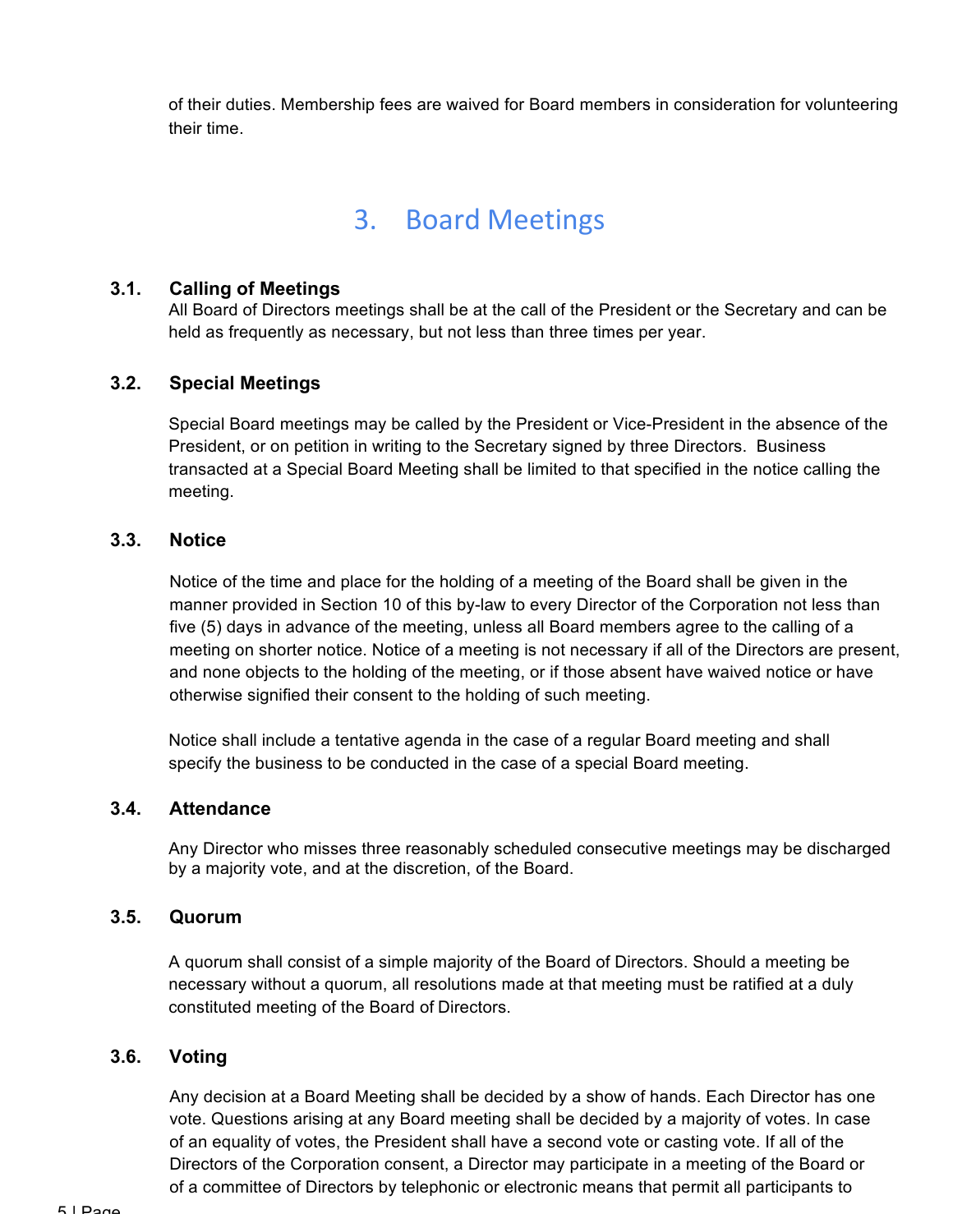communicate adequately with each other during the meeting. A Director participating by such means is deemed to be present at that meeting.

## 4. Financial

## **4.1. Banking**

The Board shall by resolution from time to time designate the bank in which the money, bonds or other securities of the Corporation shall be placed for safekeeping.

## **4.2. Financial Year**

The financial year of the Corporation ends on December 31 in each year or on such other date as the Board may from time to time by resolution determine.

## **4.3. Borrowing**

The Board of Directors may commit the Club to borrow funds for the purpose of capital expenditures or investments in tennis infrastructure. The Board can also pledge investments as security against such borrowings. The Board must obtain membership approval for any commitments that will require reserve funds to be utilized or pledged.

## 5. Officers

## **5.1. Officers**

The Members may elect from among the Directors the following offices: President, Vice-President, Secretary, Treasurer, League Director and Membership Director. The members may elect such other additional or fewer Officers and agents as it deems necessary, and who shall have such authority and shall perform such duties as the members may prescribe from time to time.

## **5.2. Term**

Each officer shall be elected to hold office and shall serve a one (1) year term. At the end of their respective term each Officer may stand for re-election.

## **5.3. Duties**

The President, Vice-President, Secretary, Treasurer, Past President, League Director and Membership Director shall perform the duties described in the list of duties and responsibilities of each office and such other duties as may be required by law or as the Board of Directors may determine and resolve from time to time.

## **5.4. Past-President Position**

The Past President position is a non-elected position that shall be automatically filled by the President leaving office. Should the immediate last President not wish to remain on the Board in the Past President position, the position shall be filled by the preceding Past President and if unavailable, the position shall remain vacant for that term.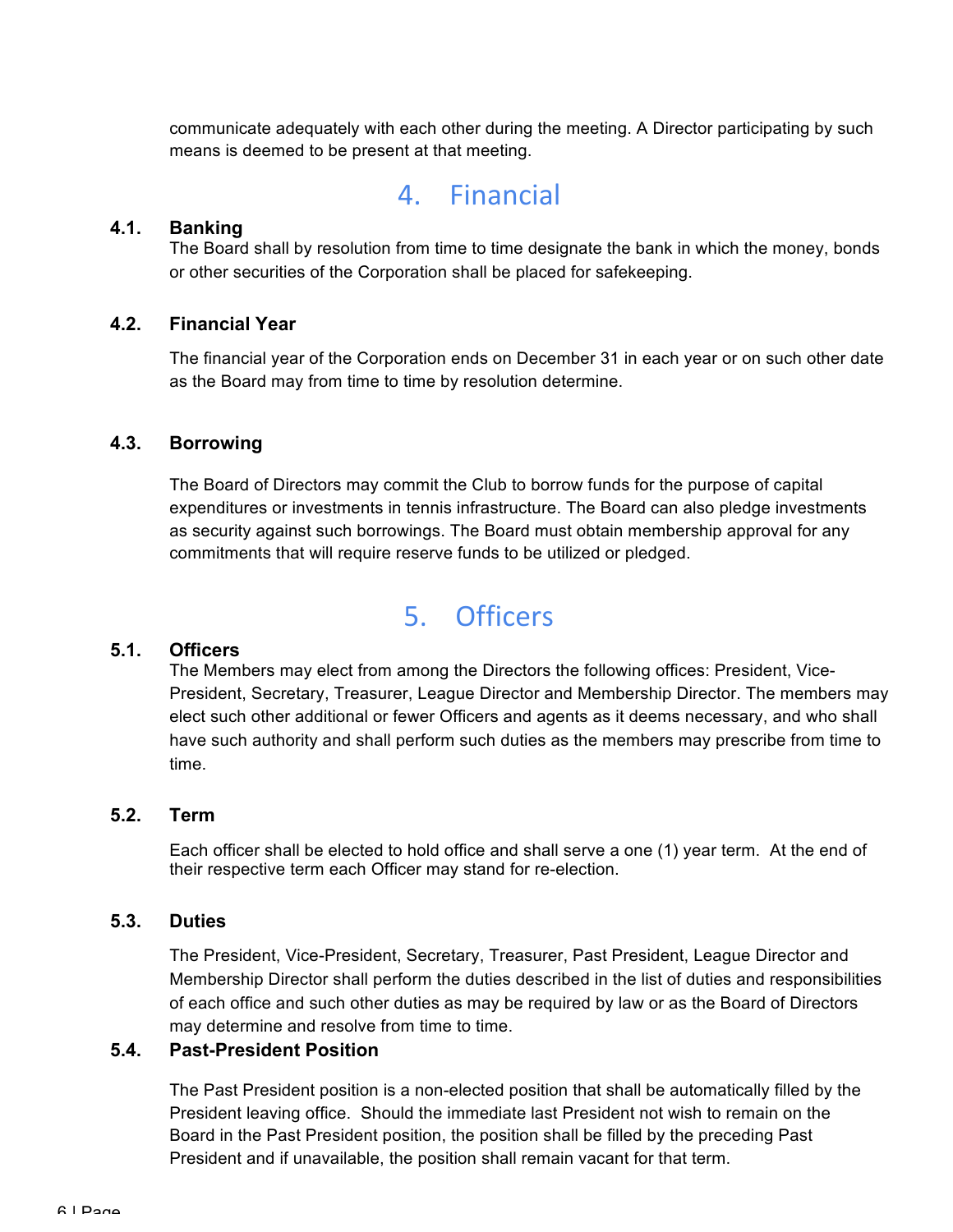## **5.5. President Position**

In the event of a President vacating their elected position before the end of their term, the Vice President will assume the role of President and if unable, the Board will appoint a new president from the existing Board by majority vote. If none of the Board members are willing to take on the role of President, the affairs of the club shall be run by the remaining Board members for the remainder of the term and position of President shall remain vacant until the next election.

## **5.6. Vacated Offices**

In the event of any Officer vacating their position before the end of their term, the Board may appoint a successor to hold office for the remainder of the term.

## **5.7. Officer Nominations**

A Nominating Committee of at least 2 Directors shall be appointed by the Board. The Nominating Committee shall post a list on the club's website of the names recommended by them for the respective office at least seven (7) days prior to the date set for the AGM.

## **5.8. Nominations by the Members**

Nominations for officer positions, other than President and Vice-President, may be made by any Member. A nomination requires the signature of two other Members of the club and must be submitted to the Secretary at least fourteen (14) days prior to the General Meeting. Voting shall be for those nominees only who have agreed to allow their names to stand and who have been nominated at least seven (7) days prior to the General Meeting. In order to run for the position of President and Vice-President, the prospective candidate must have served on a previous board. However, if no one from a previous board is available to fill these positions, then the committee may nominate candidates to these positions. The Members may not nominate candidates to the positions of President and Vice-President.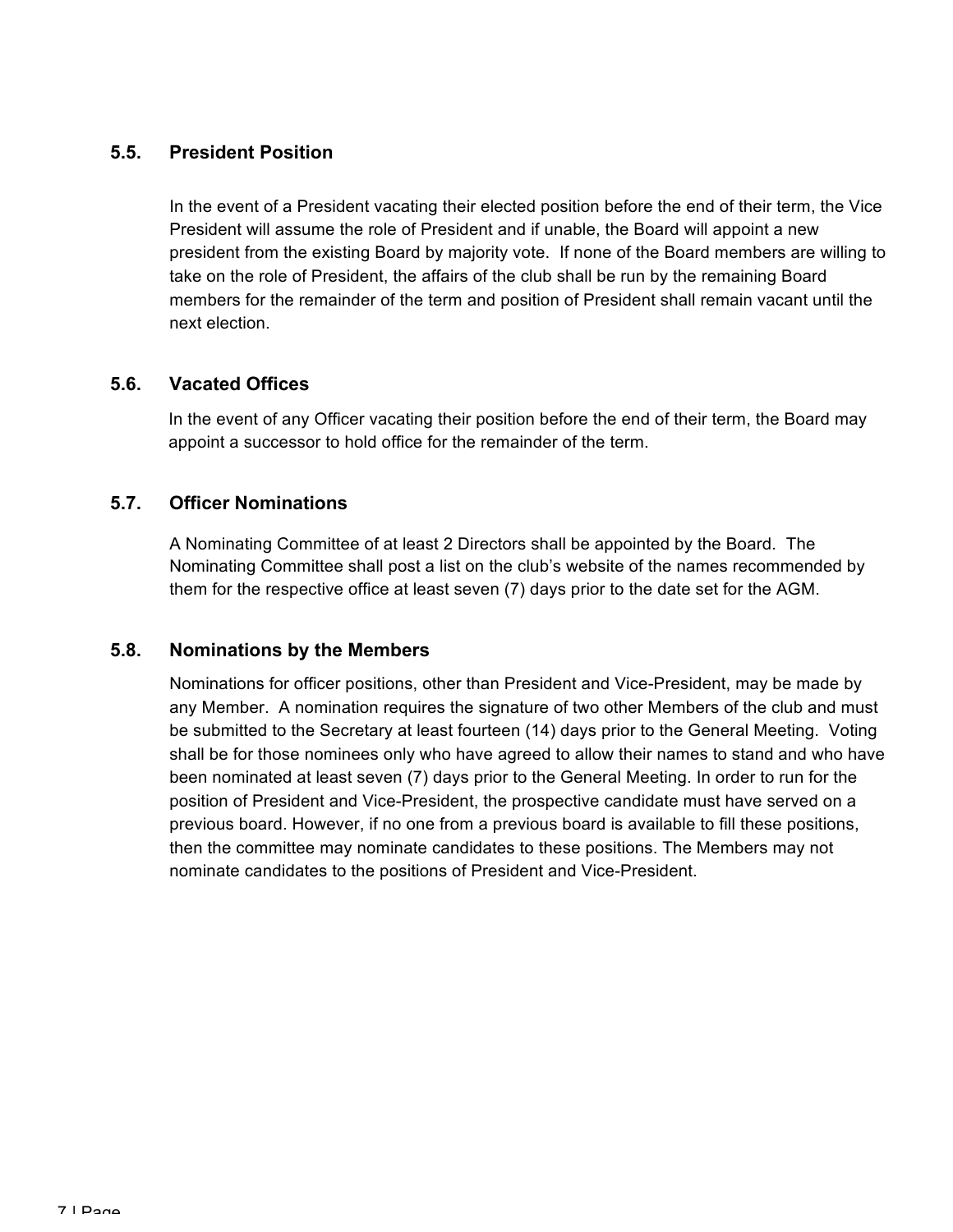# 6. Protection of Directors and Others

## **6.1. Protection of Directors and Officers**

No Director, Officer or committee member of the Corporation is be liable for the acts, neglects or defaults of any other Director, Officer, committee member or employee of the Corporation or for joining in any receipt or for any loss, damage or expense happening to the Corporation through the insufficiency or deficiency of title to any property acquired by resolution of the Board or on behalf of the Corporation or for the insufficiency or deficiency of any security in or upon which any of the money of or belonging to the Corporation shall be placed out or invested or for any loss or damage arising from the bankruptcy, insolvency or tortious act of any person, firm or Corporation with whom or which any moneys, securities or effects shall be lodged or deposited or for any other loss, damage or misfortune whatever which may happen in the execution of the duties of his or her respective office or trust provided that they have:

- a. complied with the Act and the Corporation's articles and By-laws;and
- b. exercised their powers and discharged their duties in accordance with the Act.

# 7. Conflict of Interest

## **7.1. Conflict of Interest**

A Director who is in any way directly or indirectly interested in a contract or transaction, or proposed contract or transaction, with the Corporation shall make the disclosure required by the Act. Except as provided by the Act, no such Director shall attend any part of a meeting of Directors or vote on any resolution to approve any such contract or transaction.

## 8. Membership

#### **8.1. Members**

The Board may, by resolution, approve the admission of the Members of the Corporation. Members may also be admitted in such other manner as may be prescribed by the Board by resolution. The following conditions of Membership shall apply:

Members shall be individuals who have applied and been accepted for Membership in the Corporation and whose membership fees are fully paid. The term of Membership shall be one year, subject to renewal in accordance with the policies of the Corporation.

Subject to the Act and the Letters Patent, each Member is entitled to receive notice of, attend, and vote at all meetings of Members, and each Member shall be entitled to one (1) vote at such meetings.

The full membership year shall be from April 1st of the year to March 31st of the next year. Special memberships shall be as determined by the Board of Directors.

#### **8.2. Membership**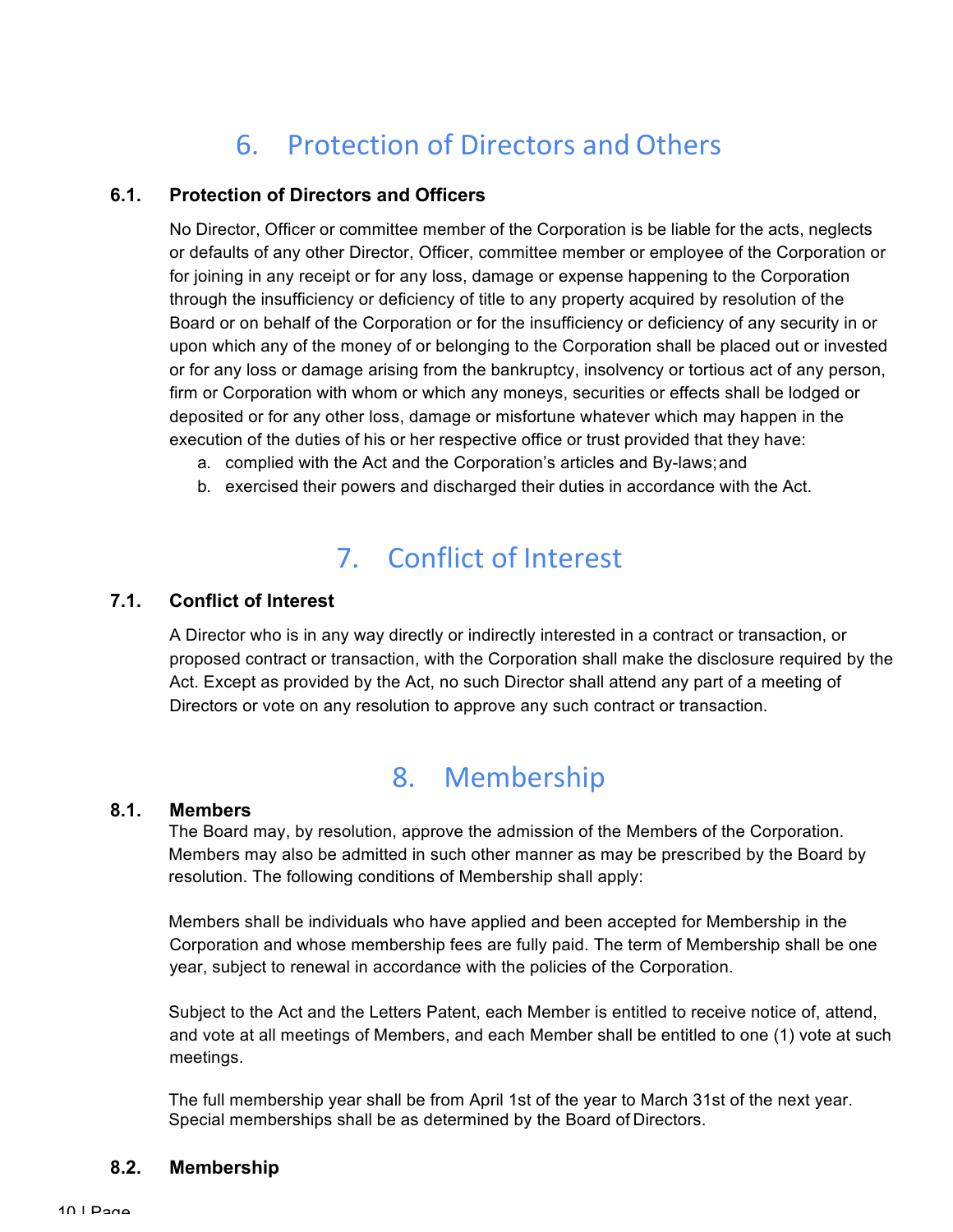A Membership in the Corporation is not transferable and automatically terminates if the Member resigns or such Membership is otherwise terminated in accordance with the Act.

## **8.3. Membership Classifications**

Membership will be collected in two classifications:

Adult member – 18 years of age and older; Junior member – under 18 years of age.

 The Board may create and remove membership classifications as the need arises, by ordinary resolution.

## **8.4. No Discrimination**

Membership in the Corporation or participation in any of its activities shall not be limited for reasons of race, religion, sex, national origin, or disability.

## **8.5. Membership Fees**

Membership fees are due and payable on the date(s) determined by the Board of Directors. Unpaid members are not eligible to participate in events or on teams and they will be removed from the RHLTC membership register upon dues being 30 days overdue.

The Board of Directors shall determine fees for membership and other fees and charges as deemed appropriate.

## **8.6. Authority**

Members shall abide by all resolutions and decisions of the Board of Directors of the Corporation.

## **8.7. Waiting List & Restrictions**

Membership may be closed and a waiting list established when the Board determines that the membership has reached capacity.

Membership may be restricted to Richmond Hill residents at any time or as required by the City of Richmond Hill under the license agreement.

## **8.8. Disciplinary Act or Termination of Membership for Cause**

8.8.1. The Board of Directors shall have the power to suspend, cancel or revoke club privileges, temporarily or permanently expel any Member for just cause, including unruly behavior, interference with or disturbance of other players on the court and including breach of the RHLTC By-laws and Rules of Conduct which are posted on the Club's website. RHLTC Rules of Conduct must be posted on the Clubs website and are subject to revision and approval by the Board of directors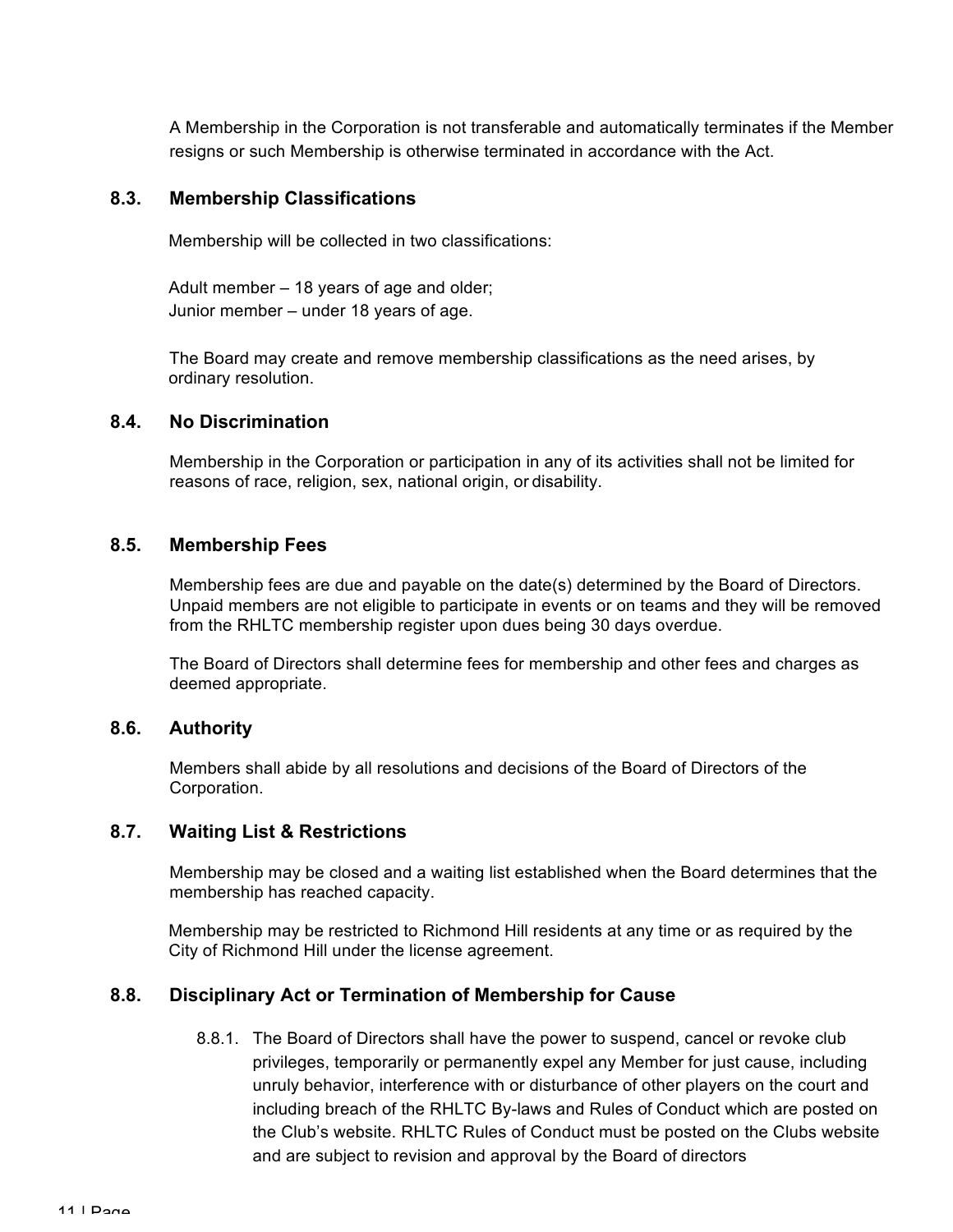- 8.8.2 The Secretary shall give at least 48 hours' notice to such Member that a meeting will be held at which the Board appointed disciplinary committee will consider the revocation or suspension of his/her membership. The Secretary will further advise the member that he/she is entitled to attend the meeting and give the reasons why he/she opposes the revocation or suspension of membership.
- 8.8.3 The President or chair of the disciplinary committee shall inform the Member of the committee's decision within seven (7) days after such meeting. The notice will include reasons for termination or suspension, including terms, if any, for reinstatement.
- 8.8.4 The decision of the committee is final and cannot be appealed.
- 8.8.5 A suspended member will be eligible for membership to RHLTC the following season unless the Board has imposed a permanent termination, revocation, or a multi-year suspension. In the case of a revocation or permanent termination of membership, the member is no longer eligible for membership at RHLTC.
- 8.8.6 Membership is non-transferable and membership fees are non-refundable unless approved by resolution of the Board.

# 9. Members' Meetings

## **9.1. Annual Meeting**

The annual meeting shall be held on a day and at a place within Ontario fixed by the Board. Notice of all general meetings of the membership must be provided to Members at least 20 days prior to such meeting. Proposed items of business and motions for consideration at a general meeting of the membership shall be submitted in writing or via email to the Secretary no less than seven (7) days prior to the date of the meeting. Motions must be signed, or include a digital signature, by the mover and seconded by another Member.

## **9.2. Special Meetings**

In addition to the Annual General Meeting (AGM), a special meeting of the Members may be called at any time by a resolution of the Board. The business to be transacted at a Special Meeting shall be limited to that specified in the notice calling the Special Meeting. Notice of all special meetings of the membership must be provided to Members at least 10 days prior to such meeting.

## **9.3. Quorum**

A quorum for the purposes of the Annual General Meeting shall be considered to be 20 Members. Proxy voting is not allowed at both Annual and Special Members' meetings.

## **9.4. Chair of the Meeting**

The President shall be the chair of the Members' meeting. In the President's absence, the Vice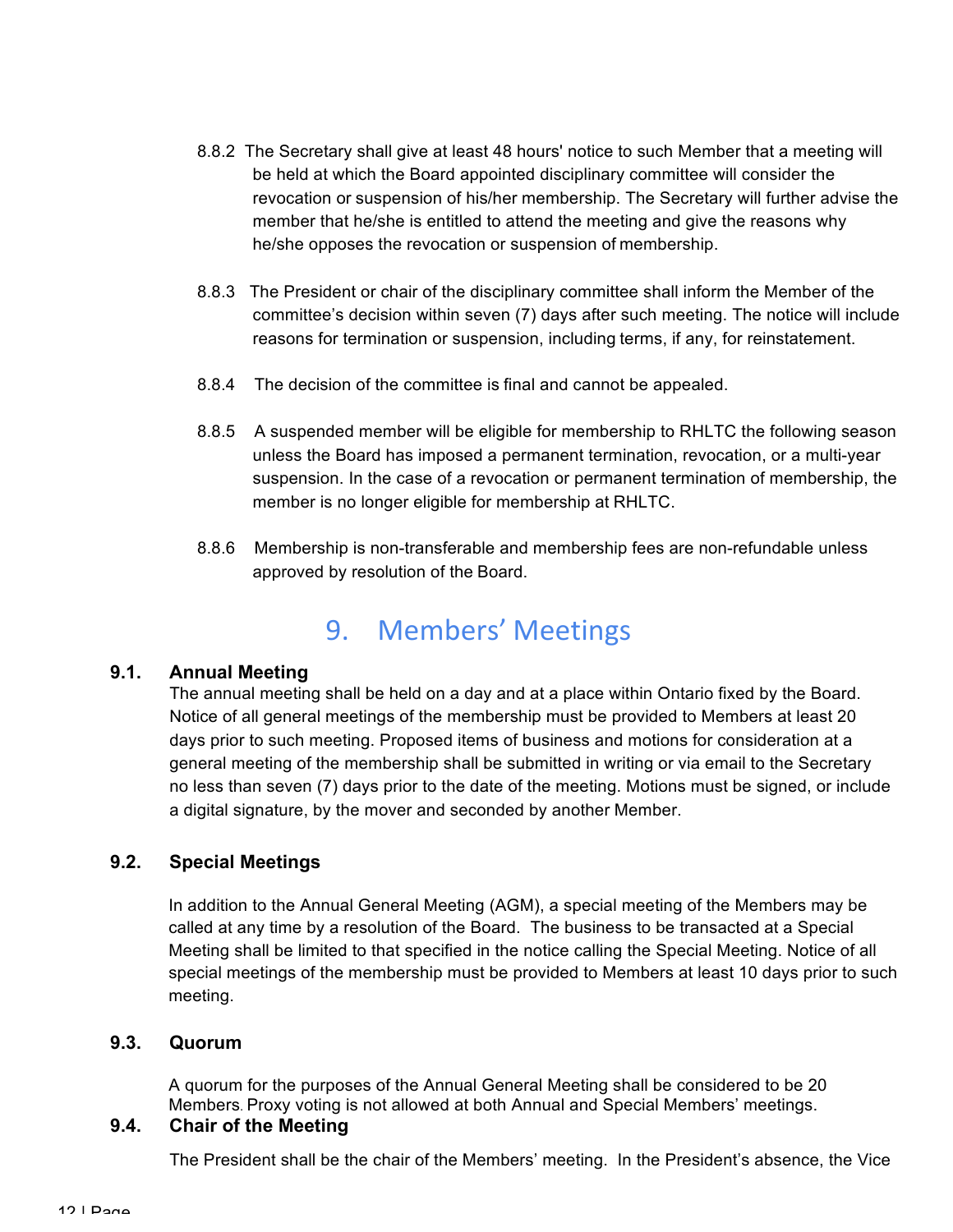President shall chair the meeting and in the absence of the Vice President, Members present at any Members' meeting shall choose another Director as chair and if no Director is present or if all of the Directors present decline to act as chair, the Members present shall choose one of their number to chair the meeting.

## **9.5. Voting of Members**

Business arising at any Members' meeting shall be decided by a majority of votes unless otherwise required by the Act or the By-law provided that:

- a. each Member shall be entitled to one vote at anymeeting;
- b. votes shall be taken exclusively by a show of hands among all Members;
- c. In case of an equality of votes, the President shall have a second vote or casting vote.

## **9.6. Persons Entitled to be Present**

The only persons entitled to attend a Members' meeting are the Members, the Directors, the auditors of the Corporation (or the person who has been appointed to conduct a review engagement, if any) and others who are entitled or required under any provision of the Act or the articles to be present at the meeting. Any other person may be admitted only if invited by the Chair of the meeting or with the majority consent of the Members present at the meeting.

## 10. Notices

## **10.1. Services**

Any notice required to be sent to any Member or Director or to the auditor or person who has been appointed to conduct a review engagement shall be provided by telephone, delivered personally, or sent by prepaid mail, facsimile, email or other electronic means to any such Member or Director at their latest address as shown in the records of the Corporation and to the auditor or the person who has been appointed to conduct a review engagement at its business address, or if no address be given then to the last address of such Member or Director known to the Secretary; provided always that notice may be waived or the time for the notice may be waived or abridged at any time with the consent in writing of the person entitled thereto.

## **10.2. Computation of Time**

Where a given number of days' notice or notice extending over any period is required to be given, the day of service or posting of the notice shall not, unless it is otherwise provided, be counted in such number of days or other period.

## **10.3. Error or Omission in Giving Notice**

No error or accidental omission in giving notice of any Board meeting or any Members' meeting shall invalidate the meeting or make void any proceedings taken at the meeting.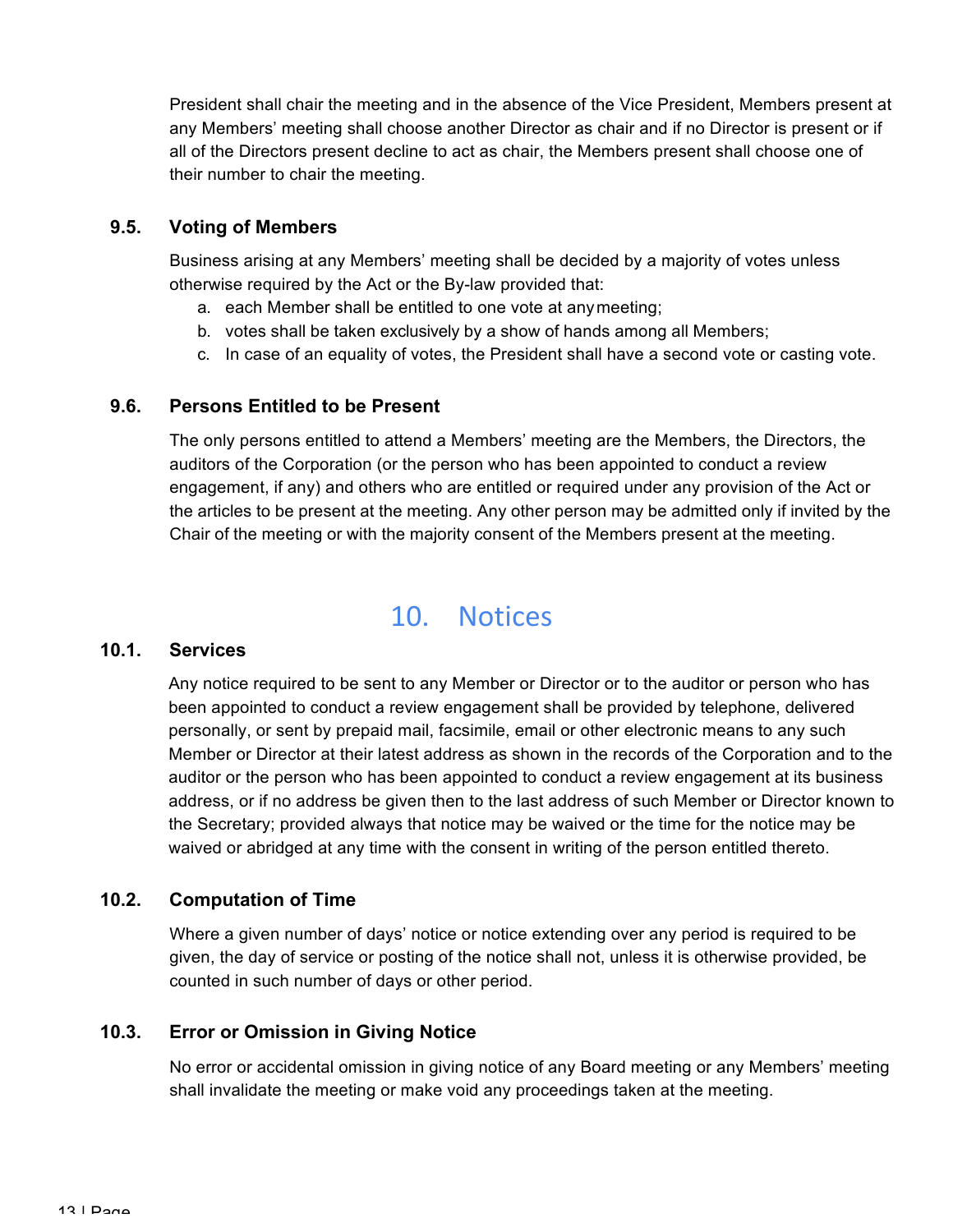# 11. Amendment of Letters Patent & By-laws

## **11.1. Amendments to Letters Patent and By-laws**

The Members may from time to time amend the corporate Letters Patent or this By-law by a majority of the votes cast at a meeting of Members. The Board cannot amend the Corporation's Letters patent or this By-law unless specifically directed to do so by a resolution passed by the Members, by a majority of the votes cast.

## 12. Miscellaneous

## **12.1 Protection of Reserve Funds**

The Board of Directors shall not commit the Corporation to expenditures that utilize designated reserve funds without reference to and approval of the Corporation's Members. Any such proposed commitment shall be submitted for approval at the AGM of the membership or a special meeting of the membership and authorized by a majority of Members present at the proceeding. The Board of Directors may change the amount of the reserve fund from year to year at the AGM by approval of the majority of the membership present.

## **12.2 Employees**

The Board of Directors may appoint such tennis professionals, employees, and agents, as it shall deem necessary, and provide remuneration for their services.

## **12.3 Court Closure**

The Board of Directors reserves the right to close the courts for maintenance purposes or for safety concerns.

## **12.4 Records**

The Board of Directors shall retain at all times the following corporate records:

- a. Minutes of all meetings held by the Corporation's Members and Directors;
- b. A register of the Board of Directors;
- c. A register of Club Members;
- d. Records detailing all financial and other transactions of RHLTC;
- e. All other requirements and obligations of relevant Corporation Legislation;
- f. Agreements with the City of Richmond Hill and other organizations as necessary;

g. A detailed and updated list of all the duties and responsibilities of each Officer and volunteer position.

## **12.5 New Directors**

It is the responsibility of each member of the Board of Directors to familiarize themselves with these obligations and ensure that they are accordingly met. All such requirements willbe made available to new Directors and Officers on initiation of theirresponsibilities.

## **12.6 No Canvassing**

No Member shall canvass, solicit or exhibit any service or product of any kind whatsoever on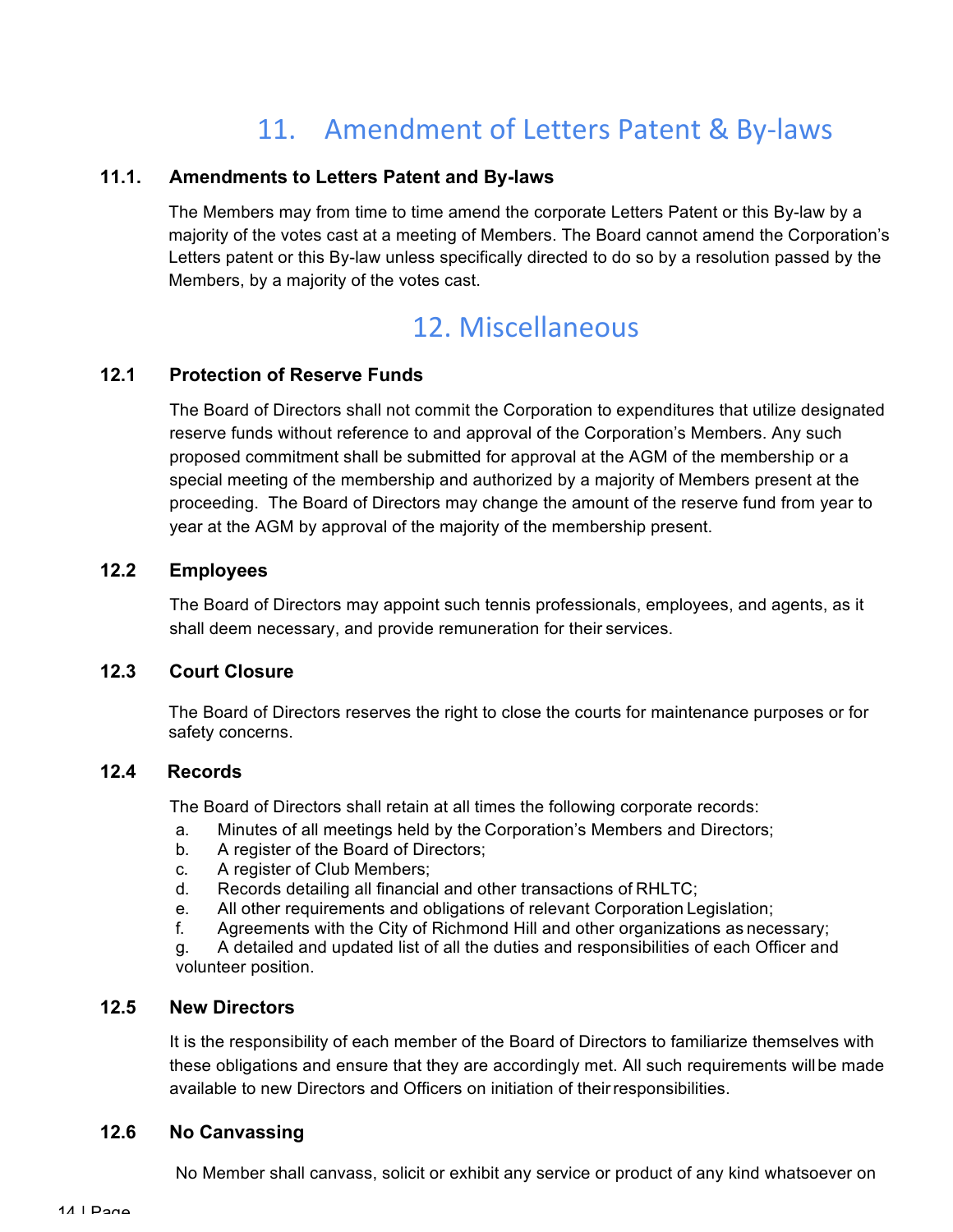Club premises, or at any meeting, activity or event of RHLTC or utilize the membership directory for solicitation or canvassing for any product or service whatsoever without the approval of the Board of Directors. Violation of this policy may result in suspension or termination of membership.

## 13. Dissolution

## **13.1. Resolution**

The Corporation may be dissolved by a resolution passed by a supermajority, 75% vote of the members present at a properly called meeting where there is a quorum of members, but only for one of the following reasons: in the event of insufficient funds for the Club to function, low membership, unavailable executive personnel, volunteers or like occurrence.

## **13.2. Notification**

Members shall be advised by posting on the Club's website of the dissolution. Notification shall be given to the City of Richmond Hill.

## **13.3. Liquidation of Assets**

The Board of Directors will liquidate and sell assets sufficient to settle all outstanding debts and obligations, in compliance with, or pursuant to, any applicable Act or Regulatory requirements necessary to affect the winding up of the affairs of the Club. Any remaining funds or equipment, subsequent to the final disposition of debts set out in this subsection, shall be given to the City of Richmond Hill to be held in trust for a period of five (5) years. During that time, the funds and equipment may be used to re-establish a not-for-profit corporation with the purpose of renewing operation of a tennis club in the same location as the Club. After 5 years, the funds and equipment must be used by the City of Richmond Hill exclusively for the promotion and facilitation of tennis in the City of Richmond Hill.

## 14. Rules and Regulations

## **14.1 Club Rules and Calendar**

A static court calendar and the Rules of Conduct of the RHLTC governing such items as access to premises, court booking and general member conduct will be available on the Club's website for all Members to view as soon as practicable in the season. During the season, allocation of courts for lessons, leagues, tournaments and special events will have priority over the static court calendar.

## **14.2. Guests**

The Club does not allow Members to reserve courts with guests, but allows members of the public to use the courts with or without a Member if they are not being used by Members and if Members are not waiting.